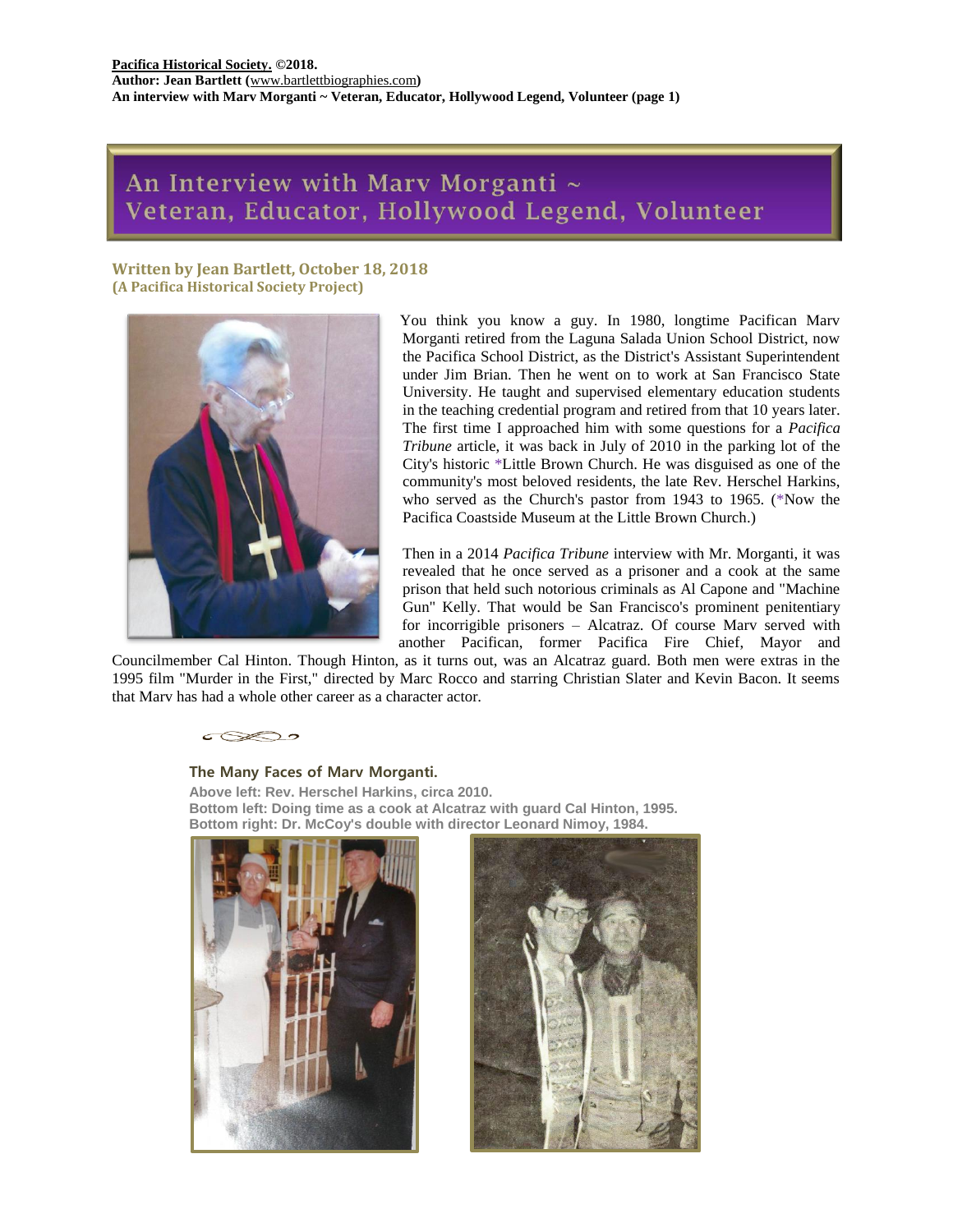#### **[Pacifica Historical Society.](http://pacificahistory.org/) ©2018. Author: Jean Bartlett (**[www.bartlettbiographies.com](http://www.bartlettbiographies.com/)**) An interview with Marv Morganti ~ Veteran, Educator, Hollywood Legend, Volunteer (page 2)**

Marvin Donald Morganti was born in January of 1924 to Epi and Celesta Morganti in Crows Landing, a censusdesignated area in Stanislaus County, California. According to the 2010 United States Census, Crows Landing has a population of 355. His father was from the Canton of Ticino, an Italian-speaking region in Southern Switzerland. His father, who would become a dairy farmer and a charter member of the Masons in Patterson, California, immigrated to the United States in 1894 when he was 17. His first wife, Misetti, was also from the Italian-speaking region of Southern Switzerland and she arrived in the United States in 1905. The couple had six children. Misetti died in the flu pandemic of 1918.

"My father sent for my mother to come and take care of the kids while he ran the farm. They fell in love and were married and then I came along. My mother was also from Ticino. I am the youngest of my father's seven children and the only one left. I am also a first generation American."



**Marv, age 3, Crows Landing, CA, 1927. Marv, age 7, on the way to his First Communion at Sacred Heart Church, Patterson, California, 1931.**

Marv went to Bonita Grammar School in Crows Landing. Unlike his teenage brothers, Elmo and Henry, he did not get up at 4 a.m. to help run the dairy farm. "I really never worked on the farm," he noted. A graduate of Orestimba High School in Newman, CA, his first job was working as a soda jerk at a soda fountain. It was his first semester of college.

"After high school, I headed to Stockton College which became the University of the Pacific. I had enlisted for WWII under the threat of being drafted. I didn't want to go into the Army. But I knew I was going to have to serve so I joined the Navy. I figured it was cleaner. I didn't want to be in the dirt! But I thought it would be safer and as it turns out, it was safer. I participated in a lot of action but was never injured.

The Yeoman First Class wrote in his journal.

"High noon on the twenty-first day of April, 1944, found me in the Federal Building, San Francisco, California, with my right hand extended upward, repeating: *'I do solemnly swear that I will support and defend the Constitution of the United States against all enemies, foreign and domestic; that I will bear true faith and allegiance to the same; etc.'* Little did I know what was in store for me."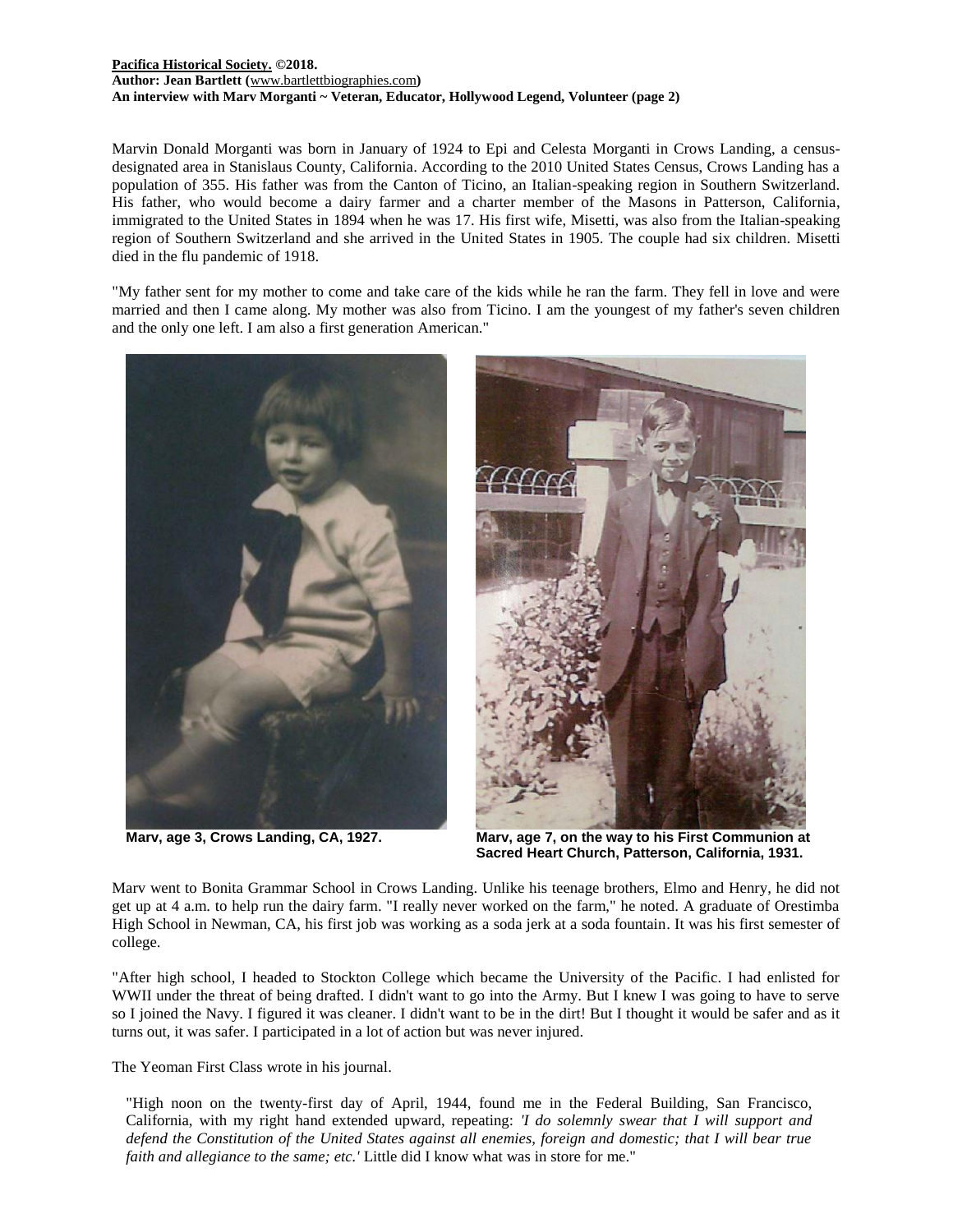# **[Pacifica Historical Society.](http://pacificahistory.org/) ©2018. Author: Jean Bartlett (**[www.bartlettbiographies.com](http://www.bartlettbiographies.com/)**) An interview with Marv Morganti ~ Veteran, Educator, Hollywood Legend, Volunteer (page 3)**

Recruit training began in Farragut, Idaho. Marv was assigned to Camp Waldron. The days moved swiftly filled with long hikes to Lake Pend Oreille, drilling on the "grinder," learning the manual of arms and semaphore sending (a telegraphy system that conveys information at a distance by means of flags), and anticipating the day's best event – mail call. On the 25th of August, the Yeoman was transferred to the Puget Sound Naval Shipyard, Bremerton, Washington. "My liberty and dough were spent in Seattle!"

On September 23, 1944, the Yeoman was on board the USS Ozark when it was commissioned in Portland, Oregon with Captain Frederick P. Williams in command. On October 2, 1944, the USS Ozark headed out to sea. On October 5, the Yeomen had their first practice firing on the ship's 20mm anti-aircraft guns.

"The firing, to put it mildly, was lousy!"



**USS Ozark underway near her builders' yard, Willamette Iron & Steel Corporation, Portland, Oregon, on 16 September 1944. (Source: Wikipedia.)**

After various port stops and gunnery exercises in California, on the 28th of October "we left the States for Pearl Harbor, Territory of Hawaii, operating singly without escort."

In mid-December the crew held a practice assault landing in the Huron Gulf area on the north coast of northeast New Guinea. Christmas was spent on Manus Island, part of Manus Province in northern Papua New Guinea. New Year's was spent at home. For Marv that meant the Firemen's Ball in Newman, California, a brief respite before heading with the crew for their first assault invasion on the Lingayen Gulf, Luzon, Philippines.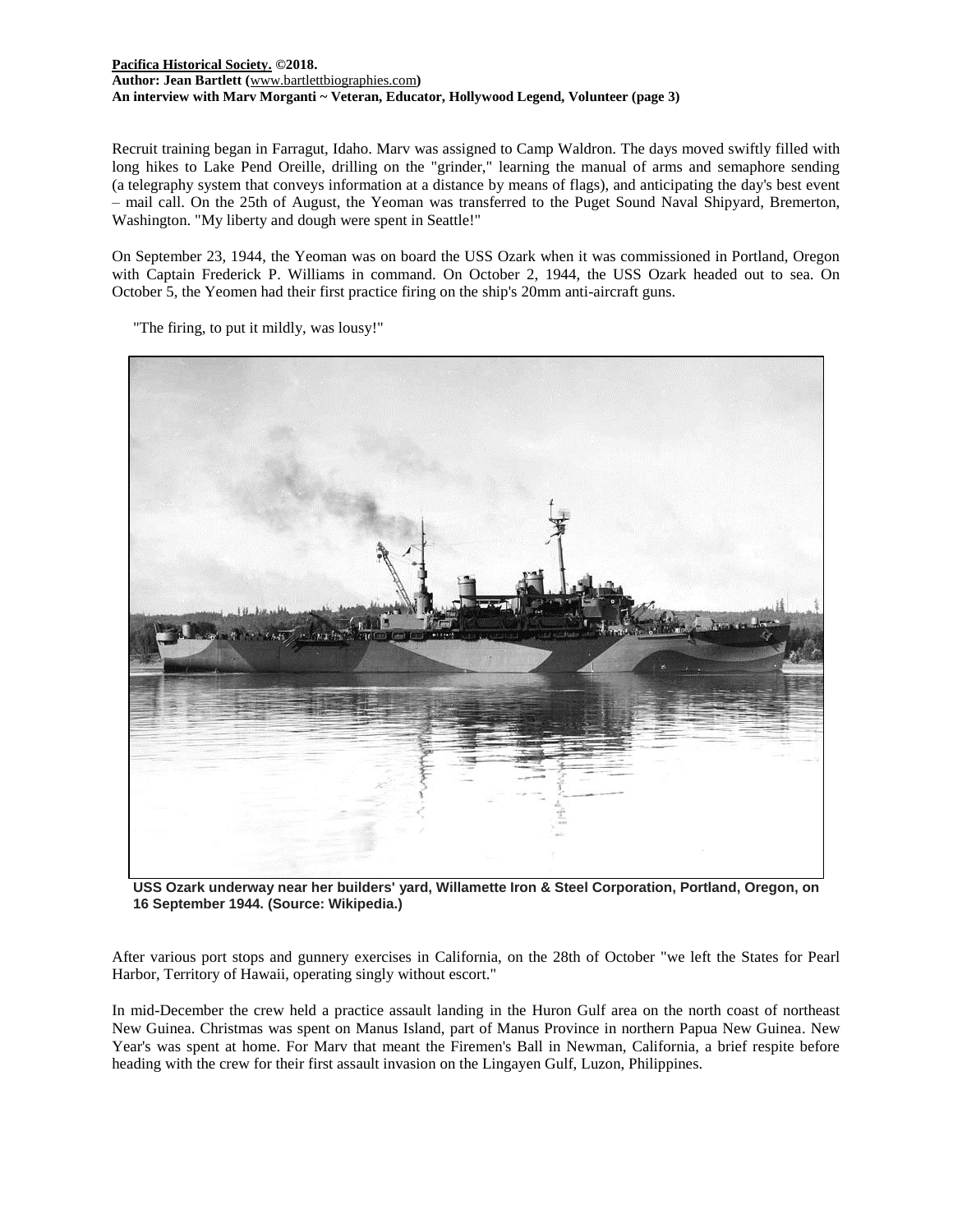

"Although we had been passing close to enemy controlled territory for the past two days, by January 8th we had received no major challenge. However, about nine in the morning a twin-engine Jap bomber passed over our formation, making its approach from the sun. The bomber dropped one bomb which missed the USS Almaack, the ship next ahead of us in our column. No fire was opened up by any ship until the plane passed over. We began to get a little more excited on that day as around 5 in the afternoon, the General Quarters alarm sounded again and the harsh voice of the Boatswain's mate rang out*. 'All hands, man your battle stations.'*  Up we dashed to our 20mm gun, of which I was now the trunnion operator. Immediately we sighted four Val dive bombers around five miles away from the ship and steadily coming in." (The Aichi D3A Type 99 Carrier Bomber was the primary dive bomber of the Imperial Japanese Navy, nicknamed the "Val" by the Allies.)

"A combat air patrol was sent out from one of the baby carriers ahead of us and they made short work of the Jap Vals, driving

them into the drink with very little effort. At about quarter to six, we aboard the Ozark witnessed a Jap suicide plane make a run and crash into the escort carrier USS Kitkun Bay. The plane was out of range of our batteries. Then around seven o'clock the same night, we got the scare of our lives – thus far! A lone Jap plane which had been circling overhead just out of range, nosed over and commenced a suicide dive. All batteries commenced firing, and as every ship in the division was firing on the plane, there was a barrage in the air that resembled the Milky Way. However, the plane continued on through the mass of flak, evidently aiming for the HMAS Westralia. We on the Ozark believed it was headed for our ship, but the sharp barrage that was sent up made the pilot change his mind and he headed downward towards another ship closer to him. His attempt to hit the Westralia was not realized, however, as he crashed just a few feet astern of said ship. As the Division continued on its course, the Combat Air Patrol shot down another Jap bomber making a low level approach from the starboard while the suicide plane was making its approach from overhead. The suicide bomber was believed to have been an Oscar. Darkness set in as we set condition II watches and decided to remain alert throughout the night for more attacks. This had been the biggest day of War so far." (Codenamed "Oscar," this Nakajima designed Japanese Army Air Force fighter aircraft was originally known as "Army Zero.")

On January 9, the USS Ozark approached Lingayen Gulf. There was enemy aircraft but the Ozark successfully commenced the unloading of dukws, boats and troops at 7:30 a.m. (Dukws is a code for a type of military wheeled amphibious landing-craft. "D" means 1942. "U" means utility/amphibious. "K" means all-wheel drive. "W" means 2 powered rear axles.)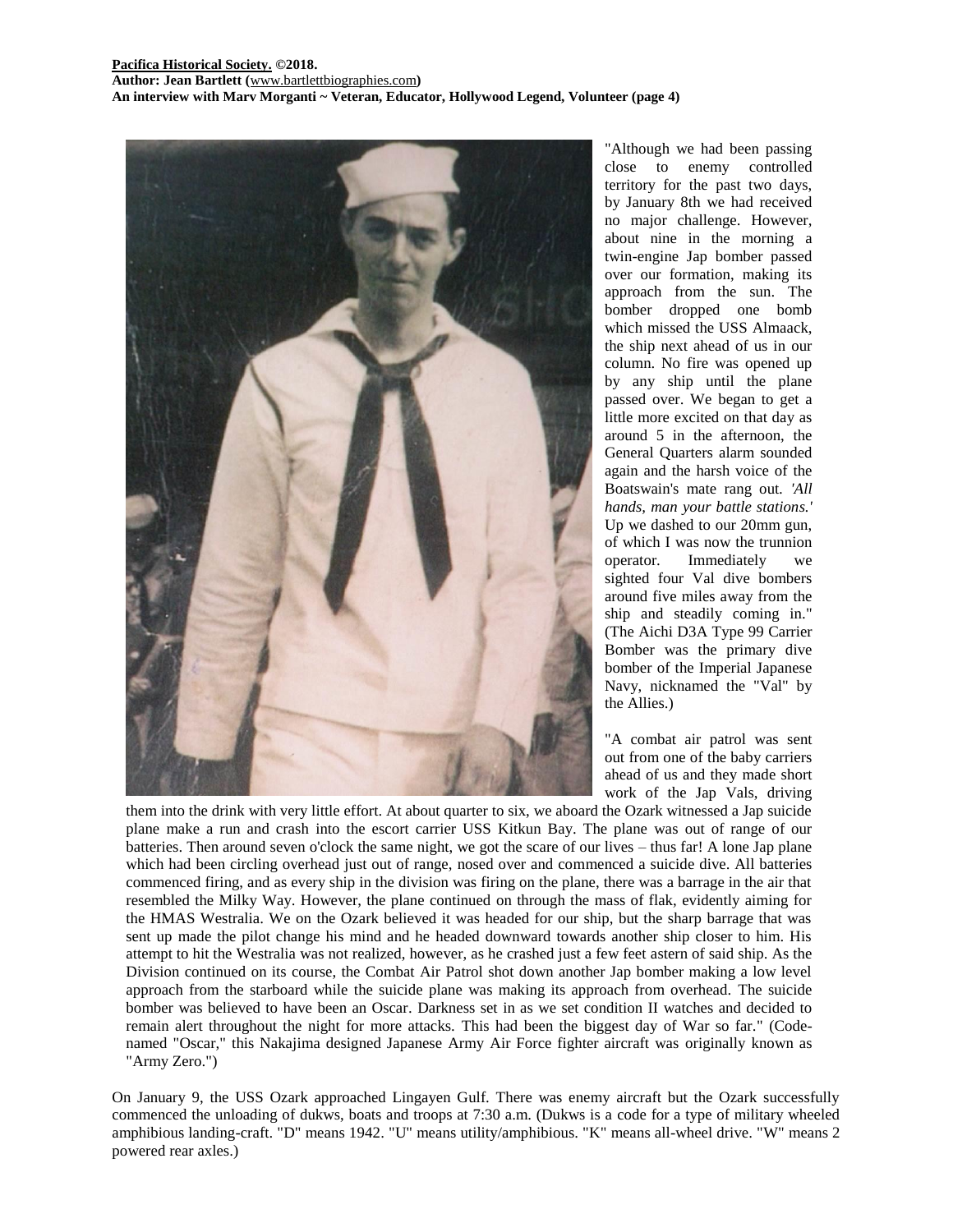#### **[Pacifica Historical Society.](http://pacificahistory.org/) ©2018. Author: Jean Bartlett (**[www.bartlettbiographies.com](http://www.bartlettbiographies.com/)**) An interview with Marv Morganti ~ Veteran, Educator, Hollywood Legend, Volunteer (page 5)**

"At quarter to eight, a Jap suicide plane made a dive into the USS Columbia. The cruiser was damaged and quite a few men were killed, however it resumed bombardment. At 9:30 we received word that the first and second waves had landed on Crimson Beach, and at about 11:15 we moved in closer to the beach to receive casualties. Throughout the day aircraft proving to be Japanese approached the area and several made crash suicide dives into our ships. The scarcity of casualties on the beach was compensated by the number of casualties accounted for on the various ships that were hit. In fact, the landing itself was practically unopposed on the beachheads. Only casualties to be taken aboard the Ozark were Navy men. At 6:30 we received orders to make smoke as there were a large number of Jap planes over the transport area. Darkness rendered more protection as we began to steam out of the Lingayen Gulf – our task well done. So happened our first initial assault invasion. Our minds were not at ease as yet however, as the trip back we thought would prove to be quite eventful.

"But our fears were all in vain as the trip from Luzon back to the Leyte Gulf was uneventful, save for a few General Quarters that proved unnecessary. On the 12th of January we were anchored in Leyte Gulf, having returned from the Ozark's first invasion safe and sound. On the 18th of January we got underway, bound for a couple weeks of rest then off to another invasion. At this time we were the flagship for ComTransDiv 33, but while at Ulithi Island, we lost the flag onto another ship. We remained at Ulithi Island until the morning of the 6th of February. While there, I celebrated my 21st birthday by going on a beer party with members of the crew. Plenty of beer was had by all and also hotdogs, potato salad, apples, etc."

On the 5th of February, the Ozark got underway for Guam arriving on the 7th after an uneventful voyage. While moored in Guam, the Ozark received aboard several detachments of Marine corpsman and doctors. That gave the crew official notice that the Ozark was to become one of the casualty-evacuation ships for the Invasion of Iwo Jima, 750 miles south of Tokyo. On February 19, the Ozark landed three waves of troops for the invasion of Iwo Jima. On February 23, along with all of the crew aboard the Ozark, Marv watched with binoculars when San Francisco Chronicle photographer Joe Rosenthal took the iconic photo of six WWII servicemen raising the American flag on Iwo Jima. On February 28, the Ozark evacuated 700 Iwo Jima casualties to bring to military hospitals on Guam. The Ozark then set sail for the Battle of Okinawa.

"Our stay at Iwo Jima was a gruesome one, staying seven days to receive casualties. Those we received were in terrible condition: arms and legs missing, minds shocked, paralyzed. It was a terrible scene and something never to be forgotten. The dead were stacked in the Troop Officers Wardroom, next door to our office.

"We all had to pitch in and help and did so by carrying stretchers, feeding the patients, whatever was needed. I had occasion to watch several operations, among them being the removal of several legs, something I'll never forget. When we left the Island of Iwo Jima, we were loaded down with hundreds of casualties, all of them in terrible condition. We headed to Saipan. We spent five days trying to disembark our casualties from Iwo Jima at Saipan, but as the hospital was full we were sent on to Guam. The smell of dried blood and wounds was beginning to be greatly noticed aboard ship and we were all eager to transfer the wounded. Our little job of feeding and helping to care for the wounded was a sickening one, and an unforgettable one. But all of the Marines, regardless of how terrible the wound, were in good morale."

In March, the USS Ozark headed out in company with Transport Squadron Thirteen for an amphibious operation against the Japanese-held Island of Okinawa Shima. By Easter morning they were underway to Okinawa. They would also set courses to New Caledonia, Guam and Pearl Harbor.

When Imperial Japan announced its surrender on August 15, 1945, the USS Ozark was en route to rendezvous with the 3rd Fleet at Sea off the coast of Japan.

"On the 16th of August we had a sub attack. Yep. After the War is over we start being attacked by subs! A Jap sub supposedly shot a torpedo at us but we averted it by making a fast right angle turn. The two destroyers that were screening us dropped ash-cans and later reported oil on the surface. But no one knows for sure whether they got it or not. Anyway, it was one of the closest shaves the Ozark had ever gotten but Lady Luck was right in there pitching and we got out of it okay. From then on, we were really on the alert for subs for we realized that most of them would probably not surrender, and as we got closer to Japan anything might happen!"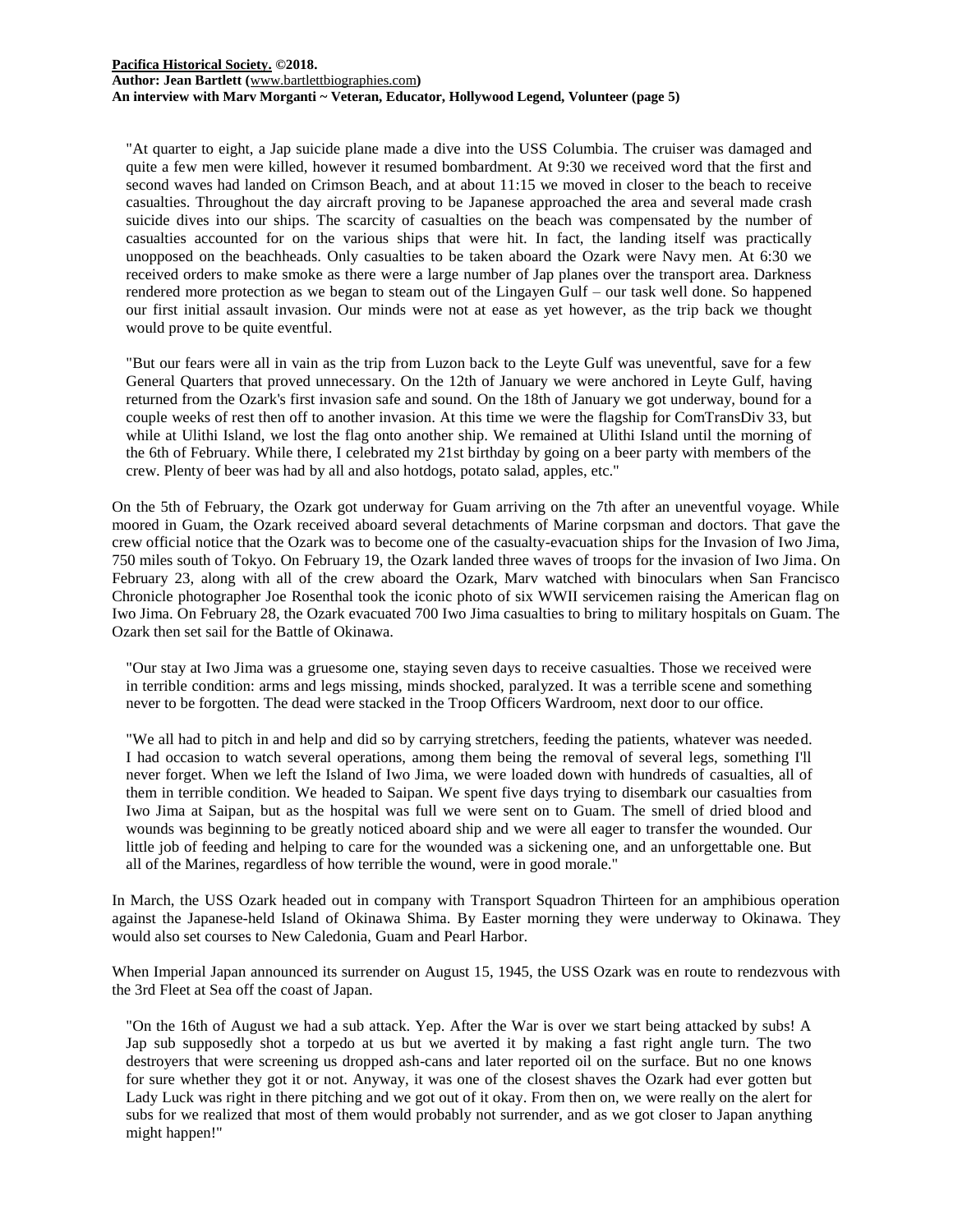# **[Pacifica Historical Society.](http://pacificahistory.org/) ©2018. Author: Jean Bartlett (**[www.bartlettbiographies.com](http://www.bartlettbiographies.com/)**) An interview with Marv Morganti ~ Veteran, Educator, Hollywood Legend, Volunteer (page 6)**

On September 2, 1945, when Japan formally surrendered aboard the USS Missouri, the USS Ozark was among the fleet of allied ships anchored in Tokyo Bay. The solemn ceremony was followed by a banquet aboard the Missouri for the representative delegations. Word was sent out to the witnessing vessels – food was needed. The Ozark provided 20 hams. Following the historic event, the Ozark boarded 950 American prisoners-of-war and returned them to the United States.

"They were in bad shape. Very thin and sick, it was shocking to see them."

The USS Ozark earned three battle stars and the Philippine Republic Presidential Unit Citation Badge for her service.

"I was there when the ship transited the Panama Canal and we arrived in New Orleans at the end of January, 1946. That is a memory! I was there when she commenced her pre-inactivation overhaul in Orange, Texas on March 14, 1946. When I left in May of 1946, I was a Yeoman Third Class.

"I was in six different invasions where my ship landed Marines. We never went ashore. We were a ship that was about the size of a transport; a good sized ship but not huge. On the bottom deck, we called them 'ducks,' we would load those with Marines, sometimes Army too. We would send them off. Some came back and some didn't. That was our role.

"My experience was okay. We had to fight the War, there was no question. There was real purpose to the Second World War. You felt you had to do it."

When Marv returned home from his service, he enrolled at the University of the Pacific on the G.I. Bill. In 1946, he met up again with his high school sweetheart.

"Claire and I went together through my first semester in college and then while I was gone, it sort of dissolved. We married on August 11, 1948 in Capitola and we went on to have five children, three daughters and two sons: Jeff, Karen, Doug, Chris and Cindy. We also have 12 grandchildren and three great grandchildren. We just had a wedding of a grandson a few months ago and everyone came over to the house. I lost Claire 27 years ago. She was smart and fun and she was a great mother. Damn cancer."



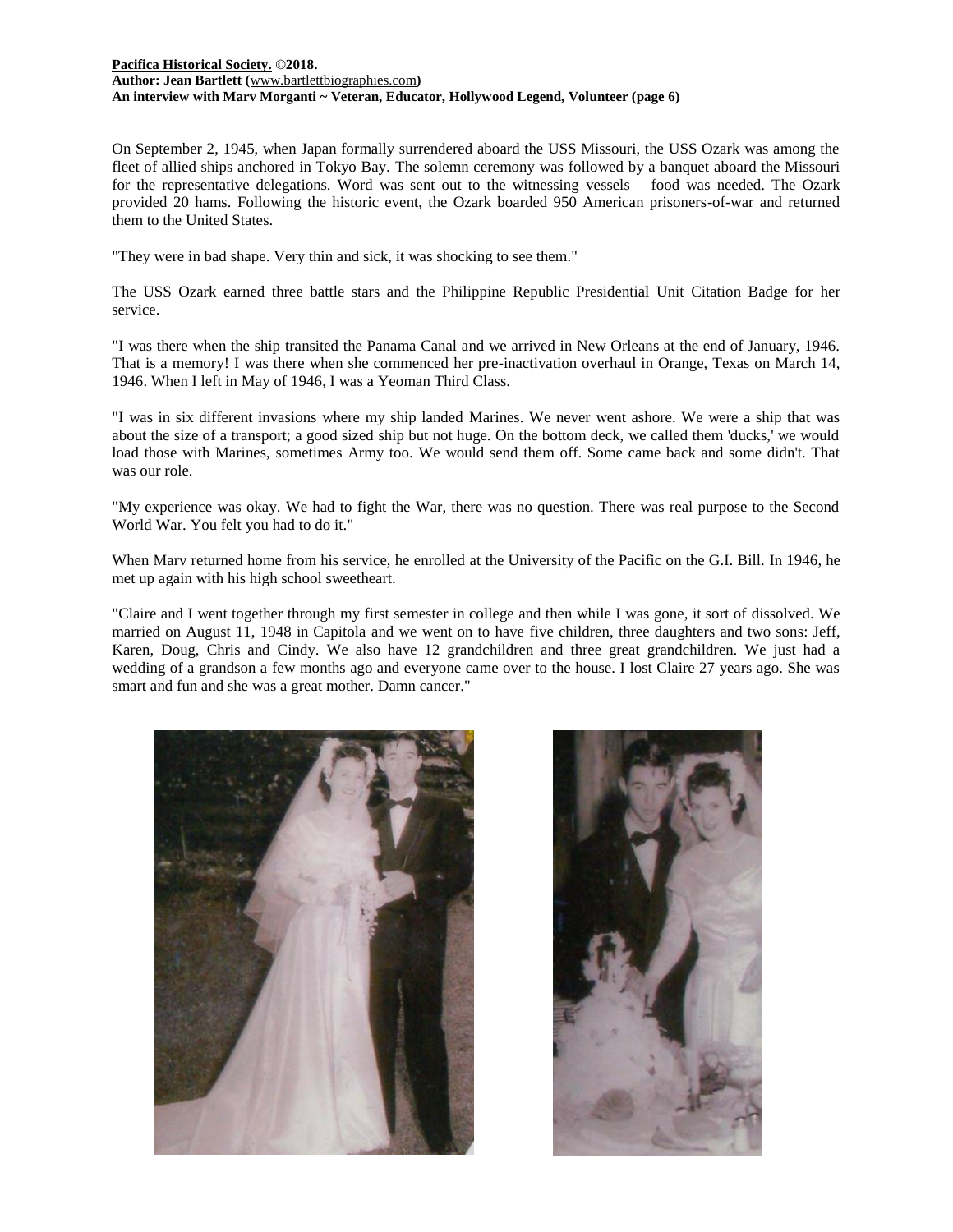# **[Pacifica Historical Society.](http://pacificahistory.org/) ©2018. Author: Jean Bartlett (**[www.bartlettbiographies.com](http://www.bartlettbiographies.com/)**) An interview with Marv Morganti ~ Veteran, Educator, Hollywood Legend, Volunteer (page 7)**

"I majored in journalism and I was going to be the world's greatest reporter." (In his senior year, Marv was elected president of Alpha Delta chapter of Alpha Phi Gamma, national honorary journalistic fraternity at College of the Pacific.)

"I could have had a job with the *Stockton Record* paying a fairly horrible amount per week when Claire announced our eldest, Jeff, was coming and I thought, 'I have to do better than that.' This was in 1949 and they were crying for teachers. I went into teaching because they needed teachers.

"I went to summer school and took three courses: teaching reading, teaching math, and teaching science. I got a job in a two-teacher school. I taught grades four through eight. The other teacher was also the principal and she taught first, second, and third. This was in the Delta – we lived in Stockton. In my class I had maybe 24 or 25 students from all those grades combined. Having never taught, I didn't know what the hell I was doing but I loved it and the parents were so supportive. They would send me home with asparagus. This was a farming area.

"Then I moved to a bigger school near Stockton and taught upper grades, 7th and 8th for a couple of years. Then I became principal at Woodbridge Elementary School in Lodi. It was a K through 8 and I was there four years.

"Claire and I decided we didn't like the heat. She particularly didn't like the heat. She was from Nampa, Idaho originally. So I decided I would look around for a job. I interviewed in Santa Cruz and in Morgan Hill, and I interviewed in Pacifica with Fred Lucas, Superintendent of the Laguna Salada Union School District (LSUSD). My sister Alyce lived in San Francisco and we thought that would be nice to have her so close by. And I fell in love with the location. You could go to ballgames, or the theater, and see the ocean. Pacifica is a hell of a good spot. We moved to Pacifica in 1961.



**Marv's "Hollywood" headshot.**

"I started here as a principal at Vallemar Elementary and then I was the principal at Westview Elementary, when we had Westview up the hill. Then I became a curriculum consultant. In those days we had four or five curriculum consultants and we went around to the schools and helped teachers. We had a math consultant, a science consultant, a physical education consultant and I was a general education consultant. We had offices in the Instructional Material Center, the building next to the main building on Reina del Mar. Our job was to hold workshops. Those were the days! After being a consultant for three or four years, I became the Assistant Superintendent. Jim Brian was the Superintendent."

After Marv retired from the LSUSD, his next job as a professor at San Francisco State included placing some of the teachers who currently work in Pacifica.

"My job included placing my 18 to 20 student teachers in practice classrooms throughout the Bay Area before they got their teaching credential. Some of those students went to our School District and some of them are still here in Pacifica teaching! Every week, I would go into the classrooms of my students and observe them and then work with them and their master teacher to be sure they were given any help needed to achieve their teaching credential. It was very rewarding work." While he was

doing that, Marv also decided to participate as an extra in a crowd scene being shot at the San Francisco Cow Palace. It was 1983 and the movie was "The Right Stuff." Marv is in the scene when the astronauts return home.

"I met an agent there who encouraged me and the next thing I know I am being signed by five casting agents.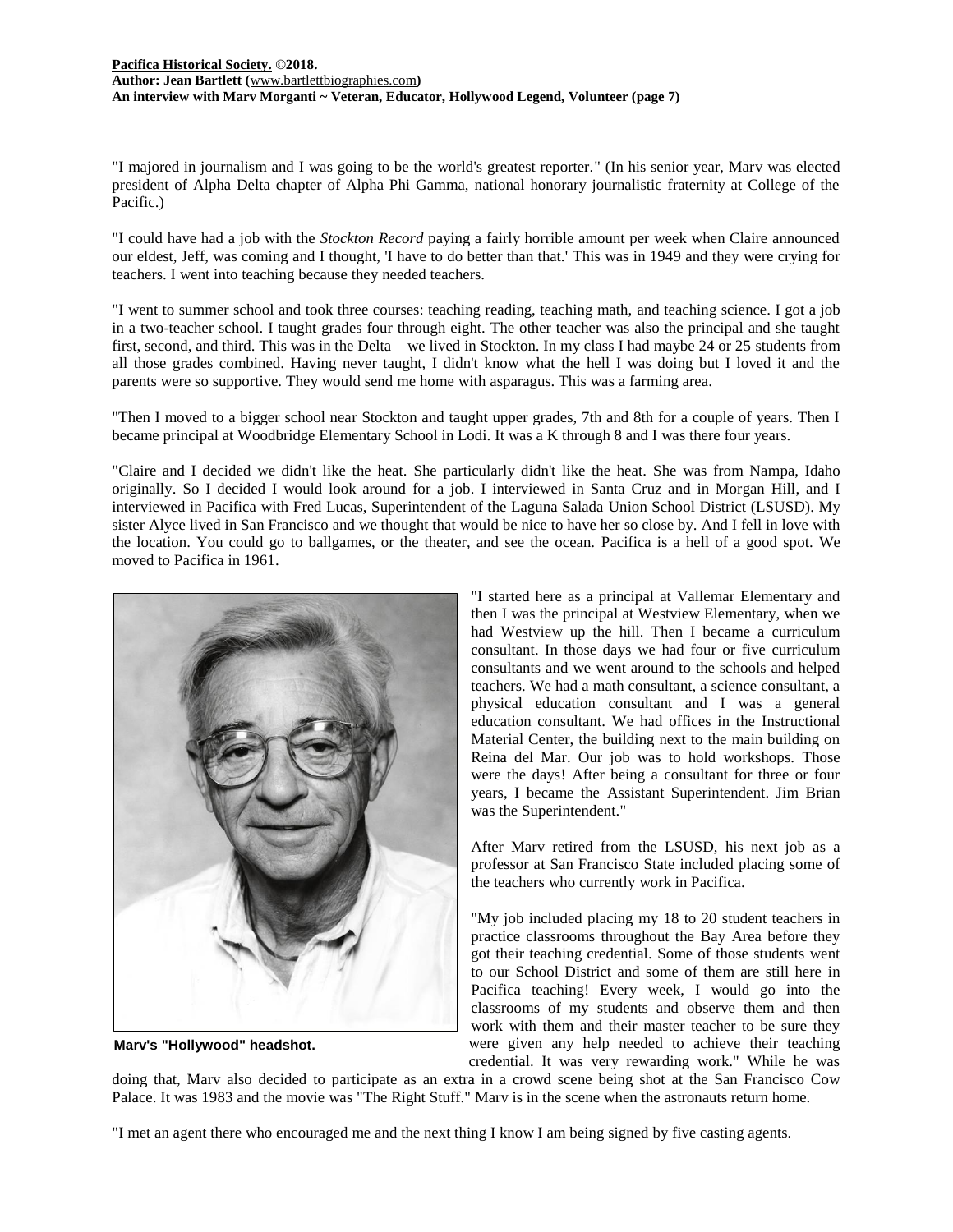In 1985, he got a spot in a State Farm Insurance commercial. In the 1989-90 season of the San Francisco-located television show "Midnight Caller," he logged in ten performances.

"I got a bit part as an older Italian grandfather in the 1993 PBS-TV minseries movie version of Armistead Maupin's 'Tales of the City.' I had to sit at a table at Club Fugazi (home to the longest running musicial revue 'Beach Blanket Babylon' in theater history), with a blonde crawling all over me!"

Marv also had another restaurant customer scene in the Ted Danson 1994 film, "Getting Even with Dad." There were bit parts in other films, which included: "Sister Act," "Final Analysis," "So I Married an Ax Murderer" and "Angels in the Outfield." He worked in the 1996-2001 television series "Nash Bridges." He played the bartender. He played a traffic guard in "Mrs. Doubtfire." He's in The Coup's 1993 hip-hop video "Dig It."

"I play an unemployed guy who is riding on a bus. We rode around on that bus all day."

If it was filmed locally and it sounded fun, Marv would respond to the last minute call to audition.

"I did a lot of work. I made a bunch of commercials too that were shot in the Bay Area. You have to be at the set at 6 in the morning and stay there all day. You have to take a book or be sociable because it's boring. You do the same thing over and over. But I'm comfortable in front of a camera. I did enough work that I could have joined SAG (Screen Actors Guild) but I didn't. I didn't need to. You do get paid better if you are a SAG member and you also get royalties. But for me it was just an enjoyable experience and I did it for at least 10 years. I did get paid of course."

There were other things Marv did during his first retirement and they included being there to help create Pacificans Care, a "totally volunteer, community-based non-profit organization which raises funds locally to provide grants to social service organizations in Pacifica to build a broad and higher quality of life for Pacificans." Along with Marv, that 1982 Pacificans Care founders team was: Bill Growney, Robert Siebert, Sheila Hyman, Karl Baldwin, Grace McCarthy and Henry Budinot.

Marv is an active member of the Pacifica Historical Society and the Pacifica Lions Club, and a loyal supporter of Pacifica Performances and the Pacifica Spindrift Players. He has portrayed the Rev. Herschel Harkins for the Historical Society for about 12 years.

"I'm sorry to say I never met Rev. Harkins but he certainly was well thought of and there are many Pacificans today that knew him.

"The best way to go forward in life is to be aware of what happened in the past. Past, present and future, that is what the human race is constantly about and we are all a part of making history and we should all also be a part of saving history."

In 2014, Marv was a participating veteran in the Honor Flight Network.

The Honor Flight Network was created solely to honor America's veterans for their sacrifices. Top priority is given to WWII veterans and those who are terminally ill. The veterans, at no cost to them, are transported to Washington, D.C. to visit and reflect at their memorials. 2014 was the first time WWII veterans were flown from the Bay Area. There were 26 veterans from the "war to end all wars" and each veteran had a guardian. Marv's son Doug served as the Navy Yeoman's guardian for the extraordinary three-day journey. The World War II Memorial was the first stop on the tour.

"It's a beautiful memorial. It contains 4,048 gold stars; each star represents100 soldiers who died in the War."

The tour also included visits to the Vietnam Memorial, the Korean War Memorial, the Air Force Memorial, the Naval Memorial, the Women in Military Service for America Memorial, and the Smithsonian Air and Space Museum. At the Naval Museum, Marv researched his old ship, the USS Ozark.

During the changing of the guard ceremony at Arlington National Cemetery, the four eldest of the veterans from the Bay Area joined together to lay a wreath on the tomb of the unknown soldier.